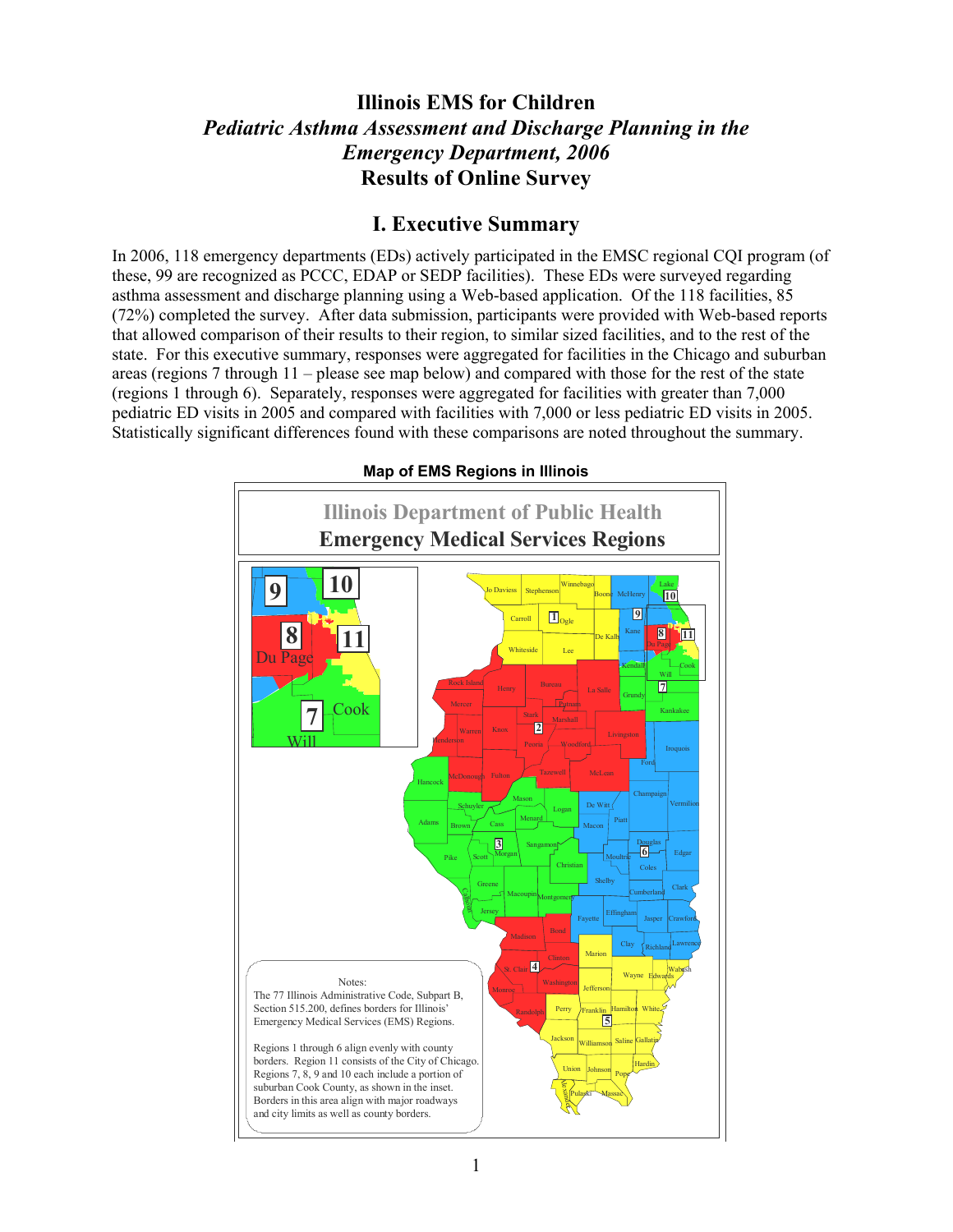## **Asthma Protocols**

- 63% of EDs have reviewed the NIH/NHLBI Guidelines for the Diagnosis and Management of Asthma. Differences were found by location (78% for regions 7-11 vs 50% for regions 1- 6,  $p<0.01$ ) and size of facility (77% for facilities with  $>7000$  pediatric ED visits per year vs 48% for facilities with  $\leq 7,000$  visits,  $p \leq 0.01$ ).
- <sup>38%</sup> of EDs have formal asthma protocols/standing orders. Differences were again found by location (49% for regions 7-11 vs 27% for regions 1-6,  $p<0.01$ ) and size of facility (48% for facilities with  $>7000$  pediatric ED visits per year vs 27% for facilities with  $\leq$  7,000 visits, *p*<0.01).

### **Patient Education**

- A relatively high percentage of EDs provided education related to the emergency event, such as when to return to the ED (94%) and the use of emergency medications (62%), although a lower percentage (50%) was found for teaching parents regarding bulb syringe suctioning of infants.
- Although EDs have taken on the role of primary care provider in many settings, a relatively low percentage offered patient education for maintenance activities such as peak flow technique (38%) and asthma control fact sheets (32%).
- 99% of EDs were noted to have resources for non-English speaking or hearing impaired patients.

### **Staff Training**

- Staff nurses provide asthma patient education for almost all EDs (96%), with a majority also using physicians (76%) and respiratory therapists (71% ) in this role.
- Overall, EDs reported that nursing staff would benefit from further education and/or retraining in asthma management more than physicians and respiratory therapists. Particular areas of emphasis include discharge education for asthma management/control at home, teaching the proper use of asthma equipment/supplies, and current asthma treatment/interventions (Figure 1).



#### **Figure 1. Aspects of Asthma Management where ED Staff Would Benefit from Further Education or Retraining**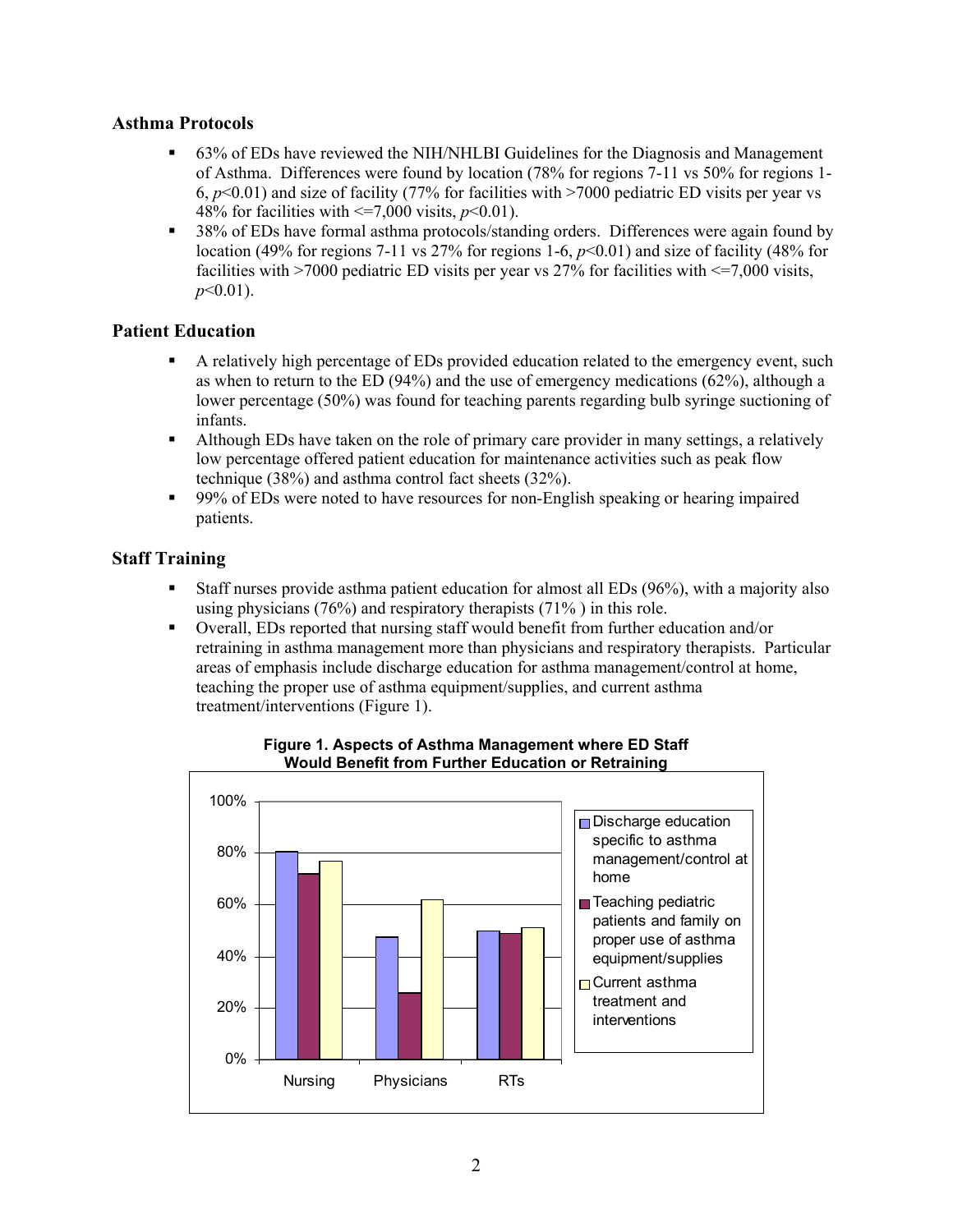Separately, smaller facilities with 7,000 or less visits recommended education/retraining for their RTs more than larger facilities for current treatment/interventions (75% vs 43%, *p*  $\leq 0.01$  and for teaching the proper use of equipment/supplies (72% vs 40%, *p*  $\leq 0.01$ ).

## **Discharge Planning**

 Although current literature emphasizes inhaled corticosteroids, only 38% of EDs routinely prescribe or discharge their patients home with these medications compared with 96% for bronchodilators (Figure 2).



#### **Figure 2. Routinely Prescribed Treatments and Delivery Mechanism for Pediatric Patients with Asthma Symptoms**

- $\blacksquare$  In cases with recurrent asthma symptoms or repeat visits, only 25% of EDs send patients home with inhaled corticosteroids
- **Example 1** Larger facilities with more than 7,000 visits used MDI with spacer/holding chamber as the delivery mechanism for bronchodilators more frequently than smaller facilities (91% vs 66%,  $p \leq 0.01$ ).
- **Example 1** Larger facilities with more than 7,000 visits also routinely prescribe oral corticosteroids more frequently than smaller facilities (98% vs  $83\%$ ,  $p \le 0.05$ ).
- Overall, 54% of EDs reported that they have sent home pediatric patients with asthma symptoms on Albuterol syrup. This was reported more frequently in regions 1-6 than in regions 7-11 (66% vs 41%, *p* <0.05).

## **Return Visits**

71% of EDs track return visits of asthma patients with similar symptoms, and of these 78% conduct peer reviews regarding the adequacy of care.

#### **Underinsured Patients**

- 74% of EDs provide a specific PCP/Physician referral service for underinsured patients.
- A referral list of local PCPs was provided more frequently upon discharge in regions 1-6 relative to regions 7-11 (57% vs  $30\%$ ,  $p<0.05$ ) and also more frequently in smaller facilities with 7,000 or less visits relative to larger facilities (71% vs 19%,  $p \le 0.01$ ).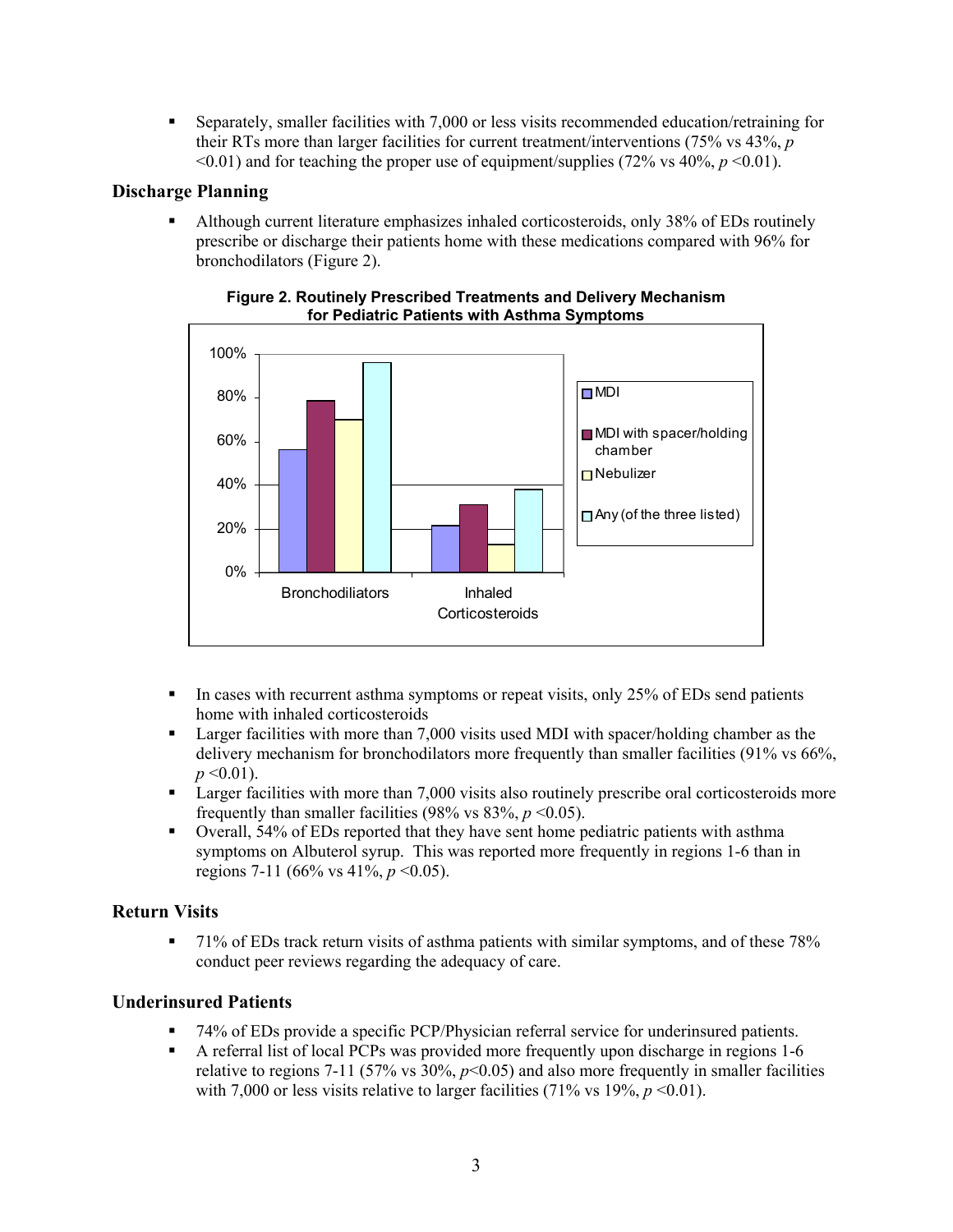# **II. Summary Totals for All Questions**

(Note: Questions 1 through 3 asked for demographic data and are not reported here.)

| <b>Summary of Survey Responses</b>                                                                                                   |         |  |
|--------------------------------------------------------------------------------------------------------------------------------------|---------|--|
| 4. Have you reviewed the NIH/NHLBI Guidelines for the Diagnosis and Management of<br>Asthma (developed in 1997 and updated in 2002)? |         |  |
| 5. Does your ED have a formal asthma protocol/standing orders?                                                                       |         |  |
| 5.a. Does your asthma protocol/standing orders incorporate at least some of the<br>components of the NIH/NHLBI Guidelines?           |         |  |
| 5.b. Does your asthma protocol/standing orders include specific information for discharge<br>education/planning?                     |         |  |
| 6. Which of the following elements of patient education are routinely reviewed with the<br>patient/family before discharge?          |         |  |
|                                                                                                                                      |         |  |
|                                                                                                                                      |         |  |
|                                                                                                                                      |         |  |
|                                                                                                                                      |         |  |
| Patient self-assessment form                                                                                                         | 4%    ∣ |  |
|                                                                                                                                      |         |  |
|                                                                                                                                      |         |  |
|                                                                                                                                      |         |  |
|                                                                                                                                      |         |  |
| Peak Flow record/diary 13%                                                                                                           |         |  |
|                                                                                                                                      |         |  |
|                                                                                                                                      |         |  |
|                                                                                                                                      |         |  |
| Asthma Action Plan 12%                                                                                                               |         |  |
|                                                                                                                                      |         |  |
|                                                                                                                                      |         |  |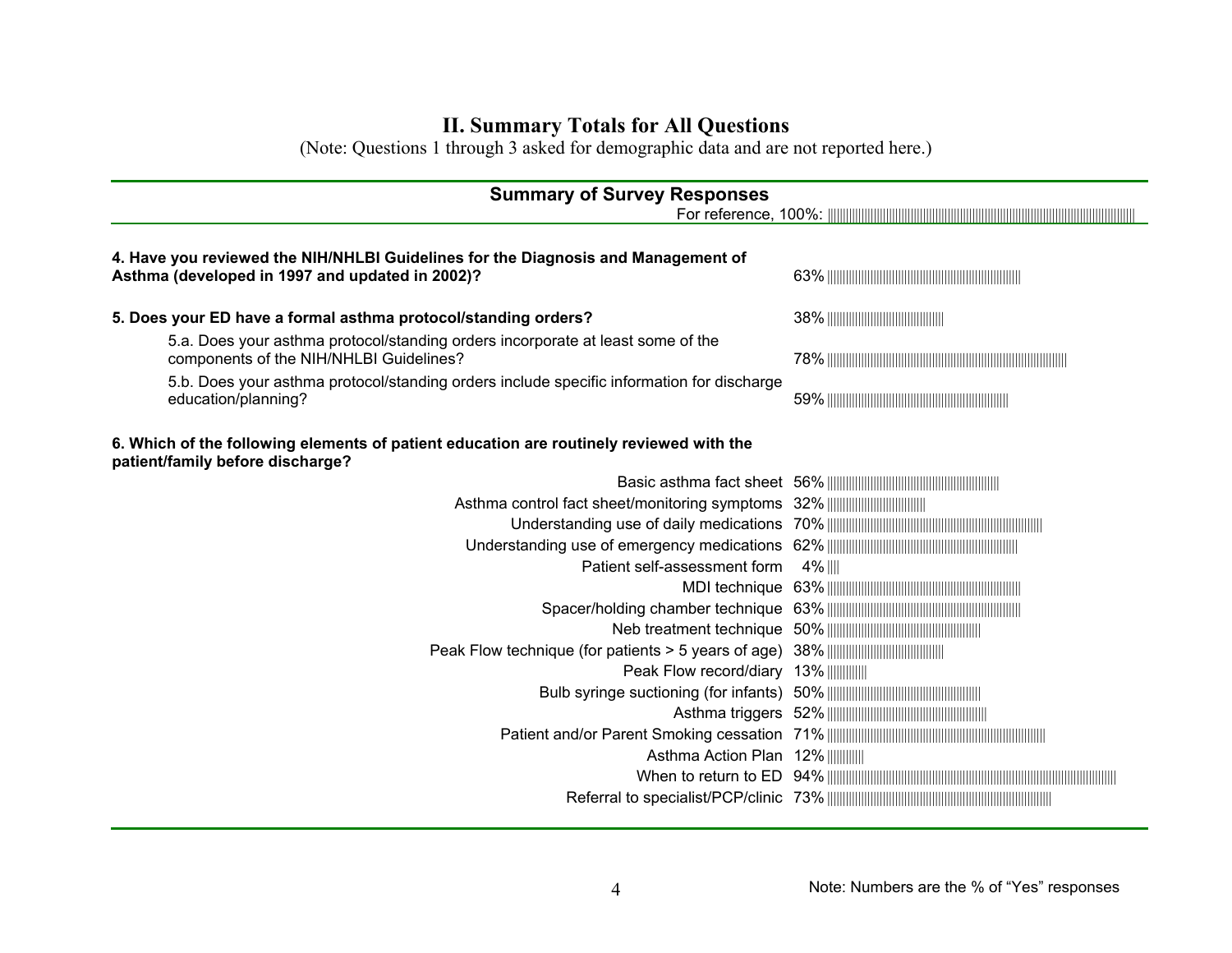| <b>Summary of Survey Responses</b>                                                                                      |                                                                                                                                                                                                                                                                                                                                                                                                                                                                                                                                        |
|-------------------------------------------------------------------------------------------------------------------------|----------------------------------------------------------------------------------------------------------------------------------------------------------------------------------------------------------------------------------------------------------------------------------------------------------------------------------------------------------------------------------------------------------------------------------------------------------------------------------------------------------------------------------------|
|                                                                                                                         |                                                                                                                                                                                                                                                                                                                                                                                                                                                                                                                                        |
|                                                                                                                         |                                                                                                                                                                                                                                                                                                                                                                                                                                                                                                                                        |
| 7. Who is responsible for providing asthma patient education in your ED?                                                |                                                                                                                                                                                                                                                                                                                                                                                                                                                                                                                                        |
|                                                                                                                         | ${\bf Physician} \quad 76\% \; \color{red}{\textbf{   } \color{green}{\textbf{  } \color{green}{\textbf{  } \color{green}{\textbf{  } \color{green}{\textbf{  } \color{green}{\textbf{  } \color{green}{\textbf{  } \color{green}{\textbf{  } \color{green}{\textbf{  } \color{green}{\textbf{  } \color{green}{\textbf{  } \color{green}{\textbf{  } \color{green}{\textbf{  } \color{green}{\textbf{  } \color{green}{\textbf{  } \color{green}{\textbf{  } \color{green}{\textbf{  } \color{green}{\textbf{  } \color{green}{\text$ |
|                                                                                                                         |                                                                                                                                                                                                                                                                                                                                                                                                                                                                                                                                        |
|                                                                                                                         |                                                                                                                                                                                                                                                                                                                                                                                                                                                                                                                                        |
| Discharge Teaching RN 20%                                                                                               |                                                                                                                                                                                                                                                                                                                                                                                                                                                                                                                                        |
| Staff member from asthma clinic                                                                                         | 0%                                                                                                                                                                                                                                                                                                                                                                                                                                                                                                                                     |
| Certified asthma educator                                                                                               | 4%                                                                                                                                                                                                                                                                                                                                                                                                                                                                                                                                     |
| Other                                                                                                                   | 5%                                                                                                                                                                                                                                                                                                                                                                                                                                                                                                                                     |
|                                                                                                                         |                                                                                                                                                                                                                                                                                                                                                                                                                                                                                                                                        |
| 8. For non-English speaking or hearing impaired patients, what resources do you have to<br>assist in patient education? |                                                                                                                                                                                                                                                                                                                                                                                                                                                                                                                                        |
|                                                                                                                         |                                                                                                                                                                                                                                                                                                                                                                                                                                                                                                                                        |
|                                                                                                                         |                                                                                                                                                                                                                                                                                                                                                                                                                                                                                                                                        |
|                                                                                                                         |                                                                                                                                                                                                                                                                                                                                                                                                                                                                                                                                        |
|                                                                                                                         |                                                                                                                                                                                                                                                                                                                                                                                                                                                                                                                                        |
|                                                                                                                         |                                                                                                                                                                                                                                                                                                                                                                                                                                                                                                                                        |
| None                                                                                                                    | 1%                                                                                                                                                                                                                                                                                                                                                                                                                                                                                                                                     |
| Other                                                                                                                   | 6%                                                                                                                                                                                                                                                                                                                                                                                                                                                                                                                                     |
|                                                                                                                         |                                                                                                                                                                                                                                                                                                                                                                                                                                                                                                                                        |
| 9.a. What aspects of asthma management would your Nursing Staff benefit from further<br>education and/or re-training?   |                                                                                                                                                                                                                                                                                                                                                                                                                                                                                                                                        |
|                                                                                                                         |                                                                                                                                                                                                                                                                                                                                                                                                                                                                                                                                        |
|                                                                                                                         |                                                                                                                                                                                                                                                                                                                                                                                                                                                                                                                                        |
|                                                                                                                         |                                                                                                                                                                                                                                                                                                                                                                                                                                                                                                                                        |
|                                                                                                                         |                                                                                                                                                                                                                                                                                                                                                                                                                                                                                                                                        |
|                                                                                                                         |                                                                                                                                                                                                                                                                                                                                                                                                                                                                                                                                        |
|                                                                                                                         |                                                                                                                                                                                                                                                                                                                                                                                                                                                                                                                                        |
|                                                                                                                         |                                                                                                                                                                                                                                                                                                                                                                                                                                                                                                                                        |
|                                                                                                                         |                                                                                                                                                                                                                                                                                                                                                                                                                                                                                                                                        |
| Other                                                                                                                   | 5%                                                                                                                                                                                                                                                                                                                                                                                                                                                                                                                                     |
|                                                                                                                         |                                                                                                                                                                                                                                                                                                                                                                                                                                                                                                                                        |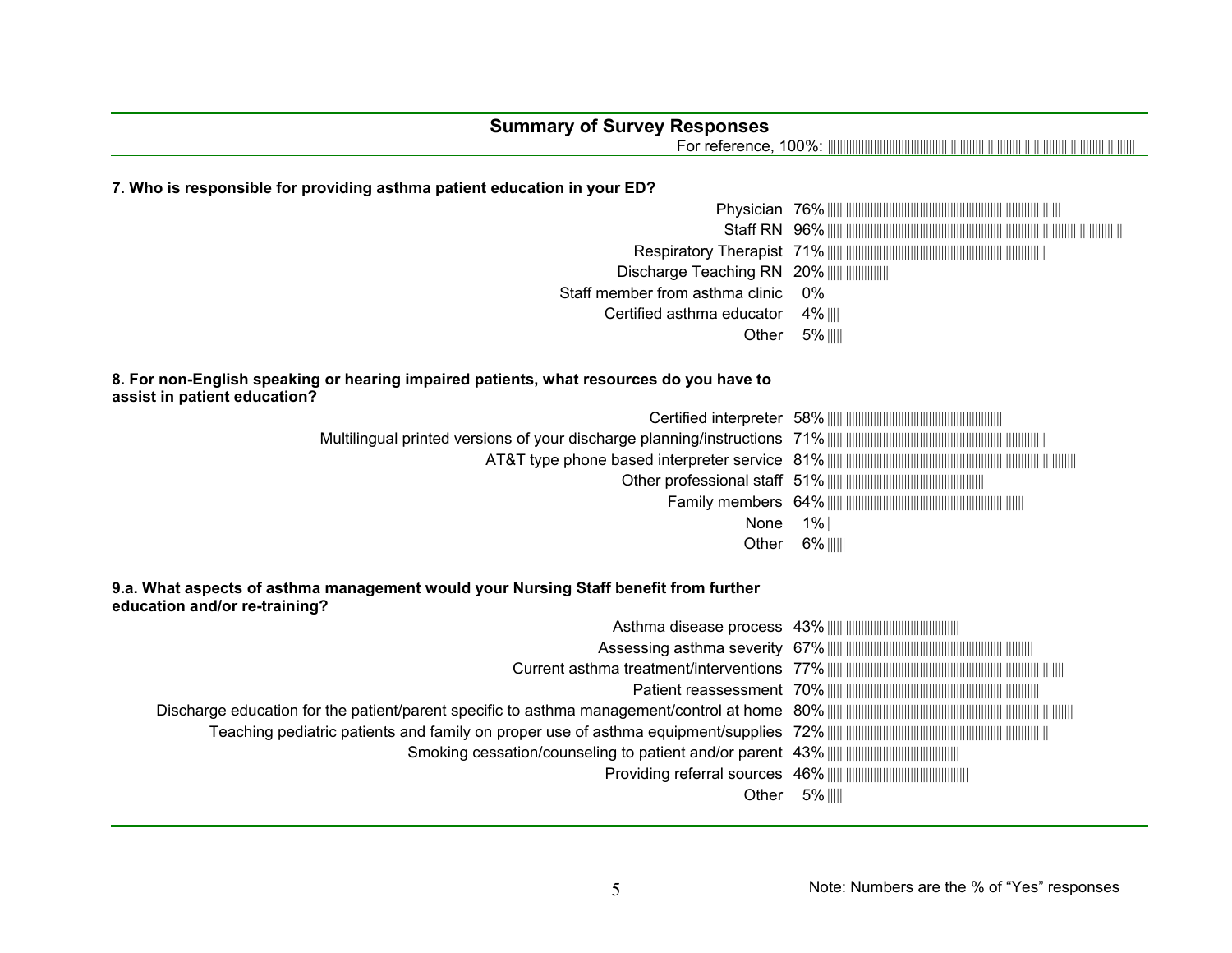# **Summary of Survey Responses**

For reference, 100%: |||||||||||||||||||||||||||||||||||||||||||||||||||||||||||||||||||||||||||||||||||||||||||||||||||| .

#### **9.b. What aspects of asthma management would your Physicians benefit from further education and/or re-training?**

| Asthma disease process 12%                                                                                                                                                                                             |       |
|------------------------------------------------------------------------------------------------------------------------------------------------------------------------------------------------------------------------|-------|
|                                                                                                                                                                                                                        |       |
|                                                                                                                                                                                                                        |       |
| Patient reassessment 23%                                                                                                                                                                                               |       |
|                                                                                                                                                                                                                        |       |
| Teaching pediatric patients and family on proper use of asthma equipment/supplies 26% [[[[[[[[[[[[[[[[[[[[[[                                                                                                           |       |
|                                                                                                                                                                                                                        |       |
|                                                                                                                                                                                                                        |       |
| Other                                                                                                                                                                                                                  | 1%    |
| 10. Are Respiratory Therapists considered part of your ED's asthma management team?<br>10.a. What aspects of asthma management would your Respiratory Therapists benefit<br>from further education and/or re-training? |       |
|                                                                                                                                                                                                                        |       |
|                                                                                                                                                                                                                        |       |
|                                                                                                                                                                                                                        |       |
|                                                                                                                                                                                                                        |       |
|                                                                                                                                                                                                                        |       |
|                                                                                                                                                                                                                        |       |
|                                                                                                                                                                                                                        |       |
|                                                                                                                                                                                                                        |       |
|                                                                                                                                                                                                                        |       |
| Other                                                                                                                                                                                                                  | $5\%$ |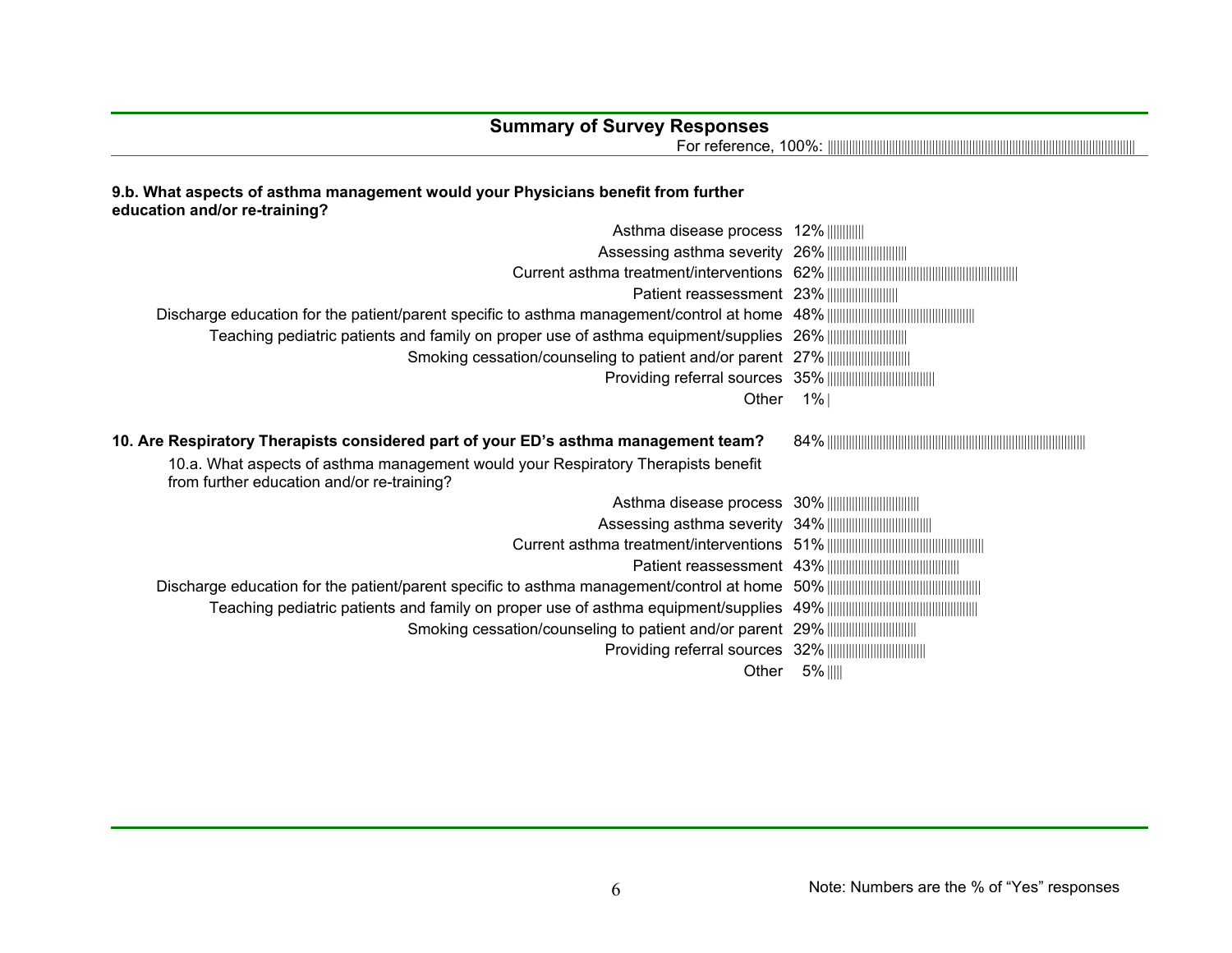## **Summary of Survey Responses**

For reference, 100%: |||||||||||||||||||||||||||||||||||||||||||||||||||||||||||||||||||||||||||||||||||||||||||||||||||| .

#### **11. Which of the following treatment options are pediatric patients with asthma symptoms routinely prescribed/discharged home with?**

| Inhaled corticosteroids via MDI 21%                                                                                                                                                                        |        |
|------------------------------------------------------------------------------------------------------------------------------------------------------------------------------------------------------------|--------|
|                                                                                                                                                                                                            |        |
| Inhaled corticosteroids via Nebulizer 13%                                                                                                                                                                  |        |
|                                                                                                                                                                                                            |        |
| None                                                                                                                                                                                                       | 0%     |
| Other                                                                                                                                                                                                      | 4%   ∥ |
|                                                                                                                                                                                                            |        |
| 12. Are the majority of pediatric patients with either recurrent asthma symptoms or repeat<br>visits typically sent home on long term inhaled corticosteroids?                                             |        |
| 13. Are pediatric patients with asthma symptoms ever sent home on Albuterol syrup?                                                                                                                         |        |
| 14. Are objective measures (e.g., peak flow measurements) or other clinical scoring tools<br>(e.g., Clinical Asthma Score, Asthma Severity Score) used in the decision to discharge or<br>admit a patient? |        |